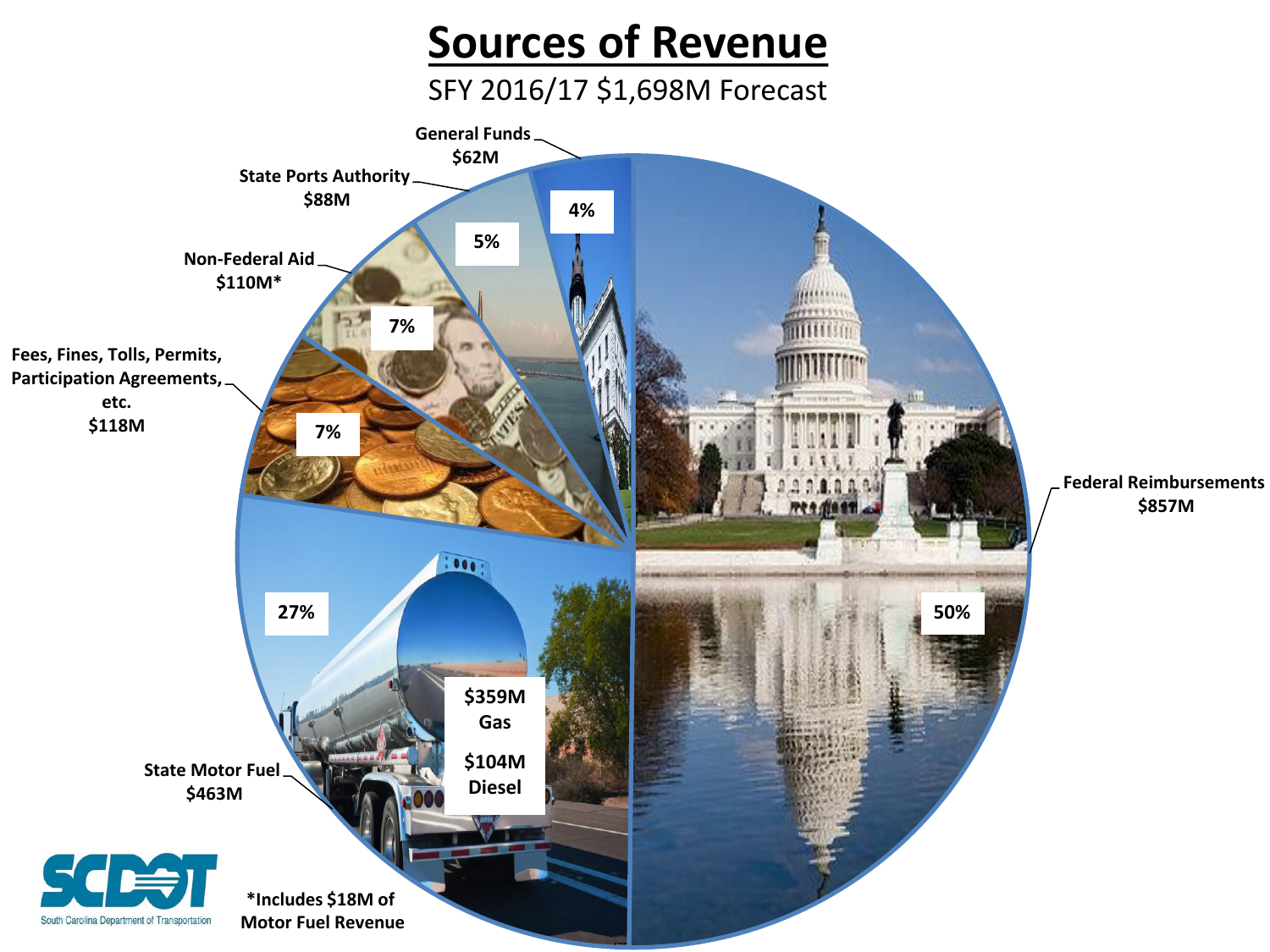### **Federal Revenue Component**

#### SFY 2016/17 Forecast

### **Federal Reimbursements**

Subject to annual Congressional Budget Appropriation

Based on eligible project expenditures

Average reimbursement rate of 88% on eligible activities

Typically this level of project activity would require an equivalent of \$133M in matching funds



### **\$857 Million Total Federal**

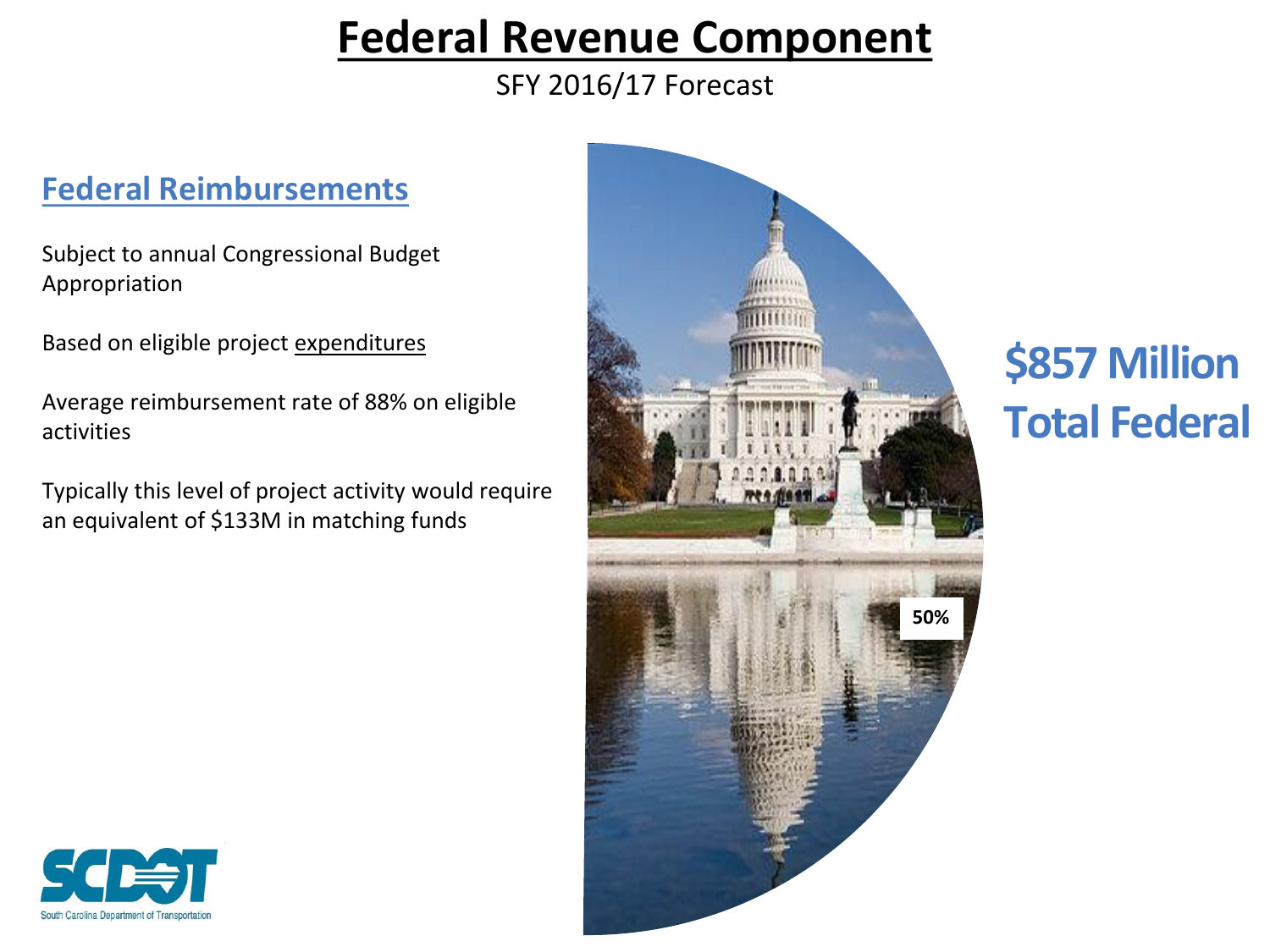SFY 2016/17 Forecast



# **Total State**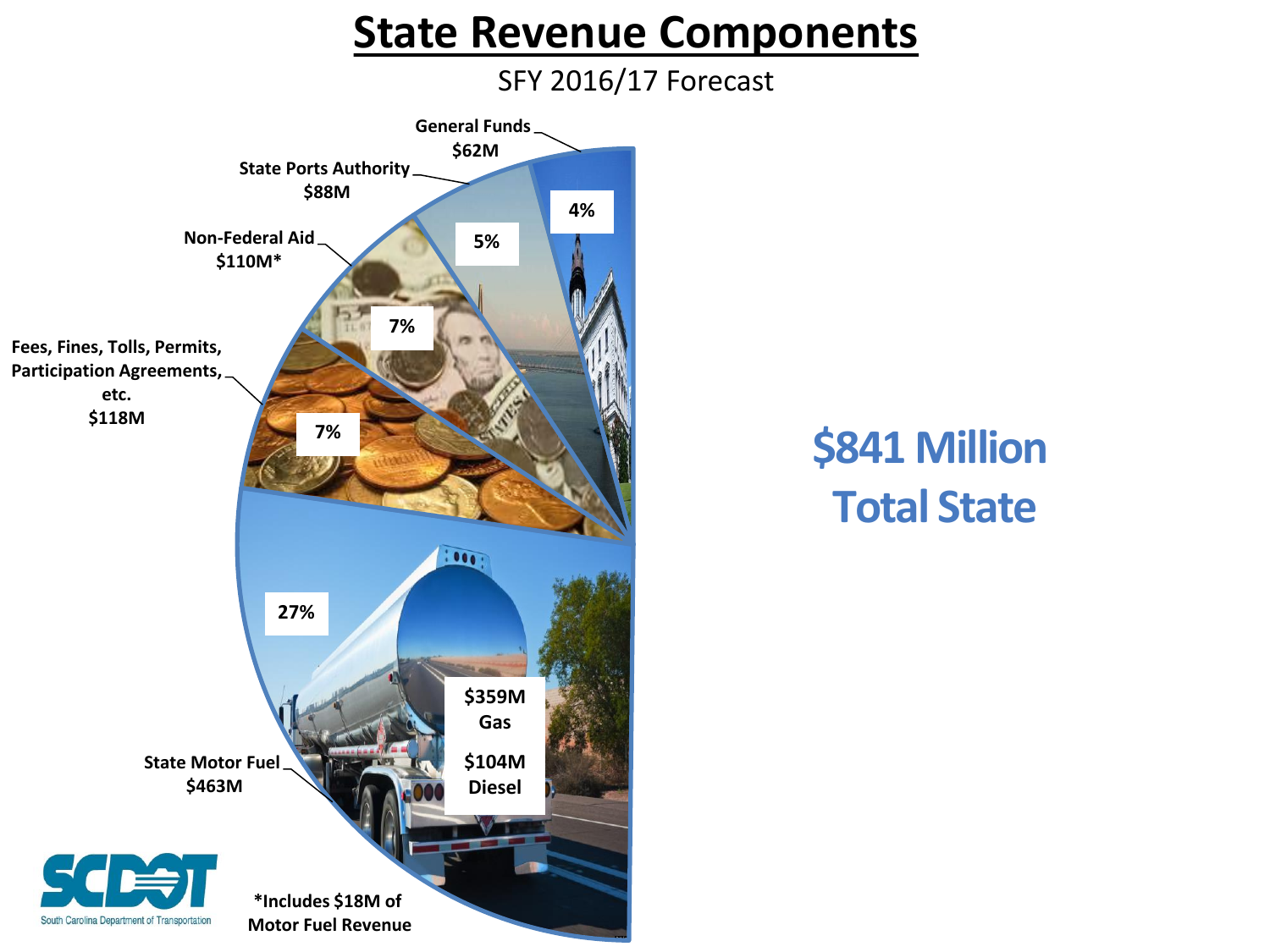### SFY 2016/17 Forecast



South Carolina Department of Transportation

### **State Motor Fuel Component**

#### **\$601.1M Forecasted Gross Collections**

- \$ 8.5M Dept. of Revenue Deductions
- \$ 17.8M DHEC SUPERB Fund 0.05 cents/Gal
- \$ .9M Dept. of Agriculture 10% of 0.25 cents
- \$ 3.7M DNR Watercraft fund 1% of .013 cents
- \$ 74.3M CTC Transportation 2.66 cents/Gal

#### **\$495.9M Transmitted to SCDOT**

- \$ 14.9M Less International Fuel Tax Agreement

#### **\$481.0M State Motor Fuel Revenue for SCDOT**

- \$ 18.0M Directed Portion for Non-Federal Aid Secondary System

 **\$463.0M State Motor Fuel Forecasted for SCDOT Federal-Aid Program Match & Operations and SCTIB 1¢ Gasoline Equivalent Transfer (\$29.0M)**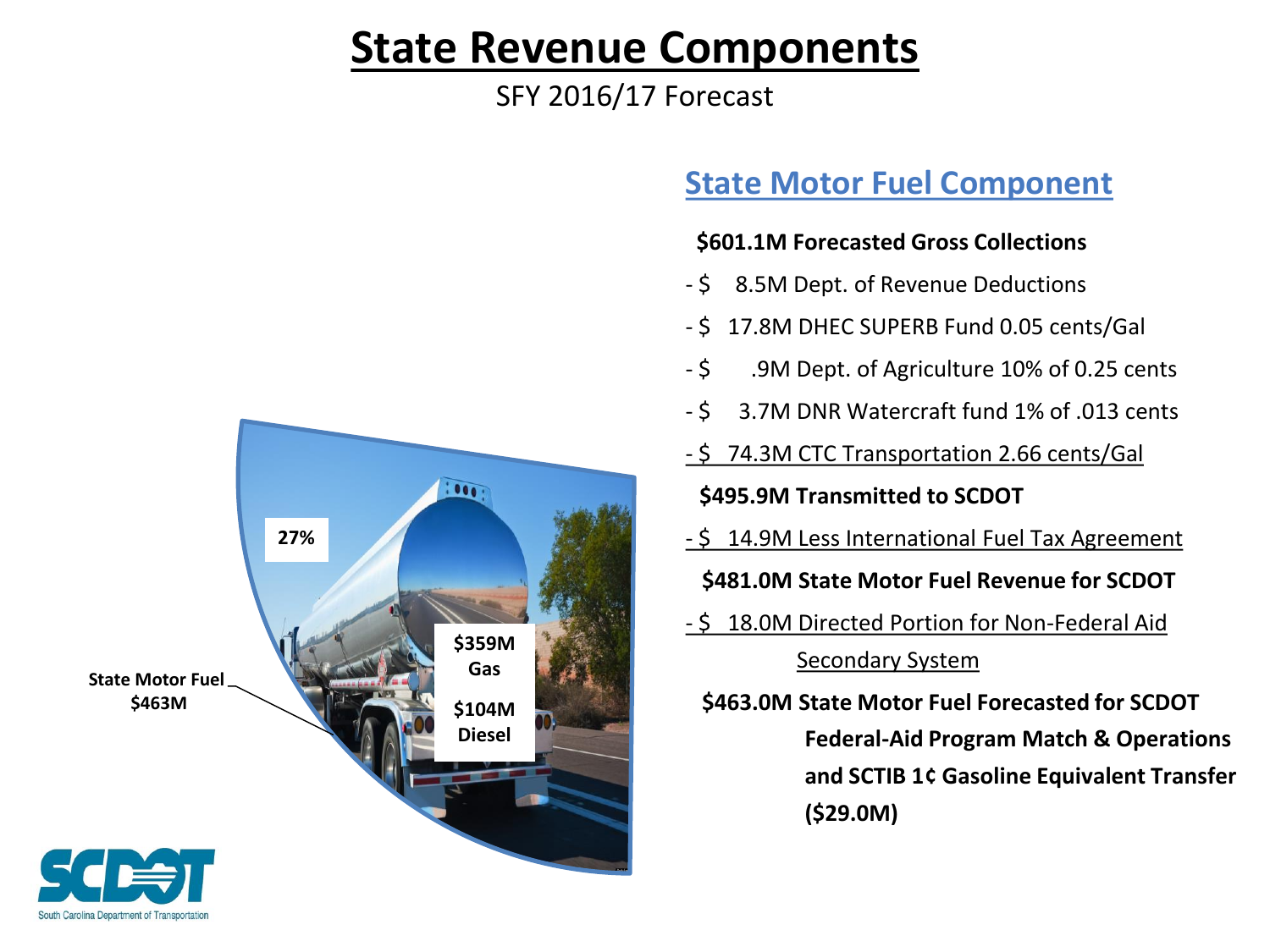SFY 2016/17 Forecast



### **Fees, Tolls, etc.**

#### **Significant items include:**

\$90M SCTIB Interstate Projects Reimbursements

- \$10M Participation Agreements with Counties
	- & Other Municipalities
- \$ 9M Cross Island Parkway Toll Revenues
- \$ 7M Sale of Services
- \$ 4M SCTIB Exchange Payments
- \$ 3M Sale of Goods
- \$ 3M Oversize/Overweight Permits
- \$ 2M Interest on Investments

Includes Funding Transfers for the following: \$(9.5M) CTC Donor Bonus \$(3.0M) PRT Welcome Center Funding

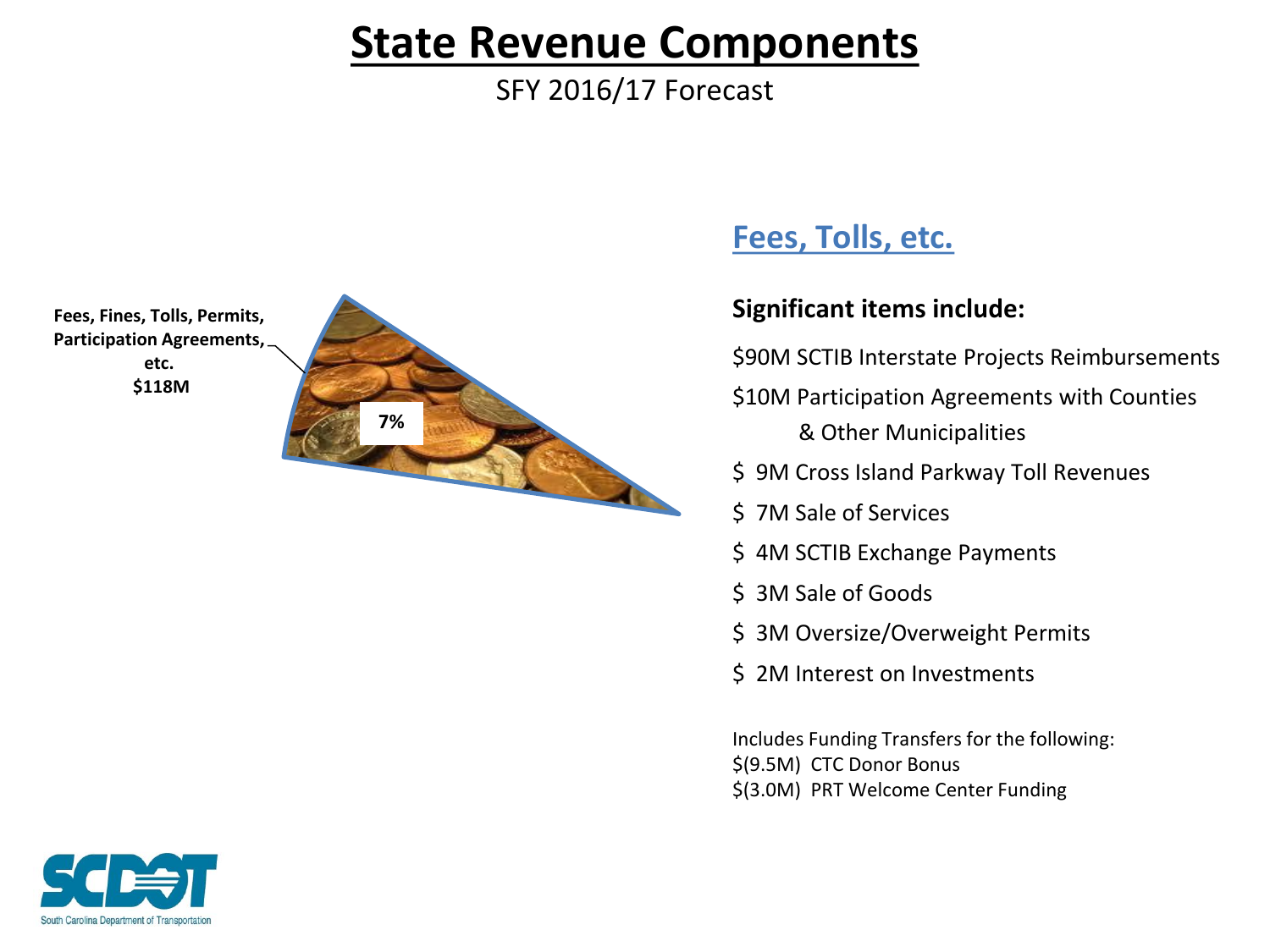#### SFY 2016/17 Forecast



### **Non-Federal Aid**

Comprised of Act 176 and Act 98 funds for use on non-federally eligible state roads.

#### **Significant items include**:

- \$ 18M Motor Fuel Revenue
- \$ 61M Act 98 Car Sales Tax
- \$ 14M Motor Vehicle License Fees
- \$ 8M Petroleum Inspection Tax
- \$ 4M Electric Power Tax

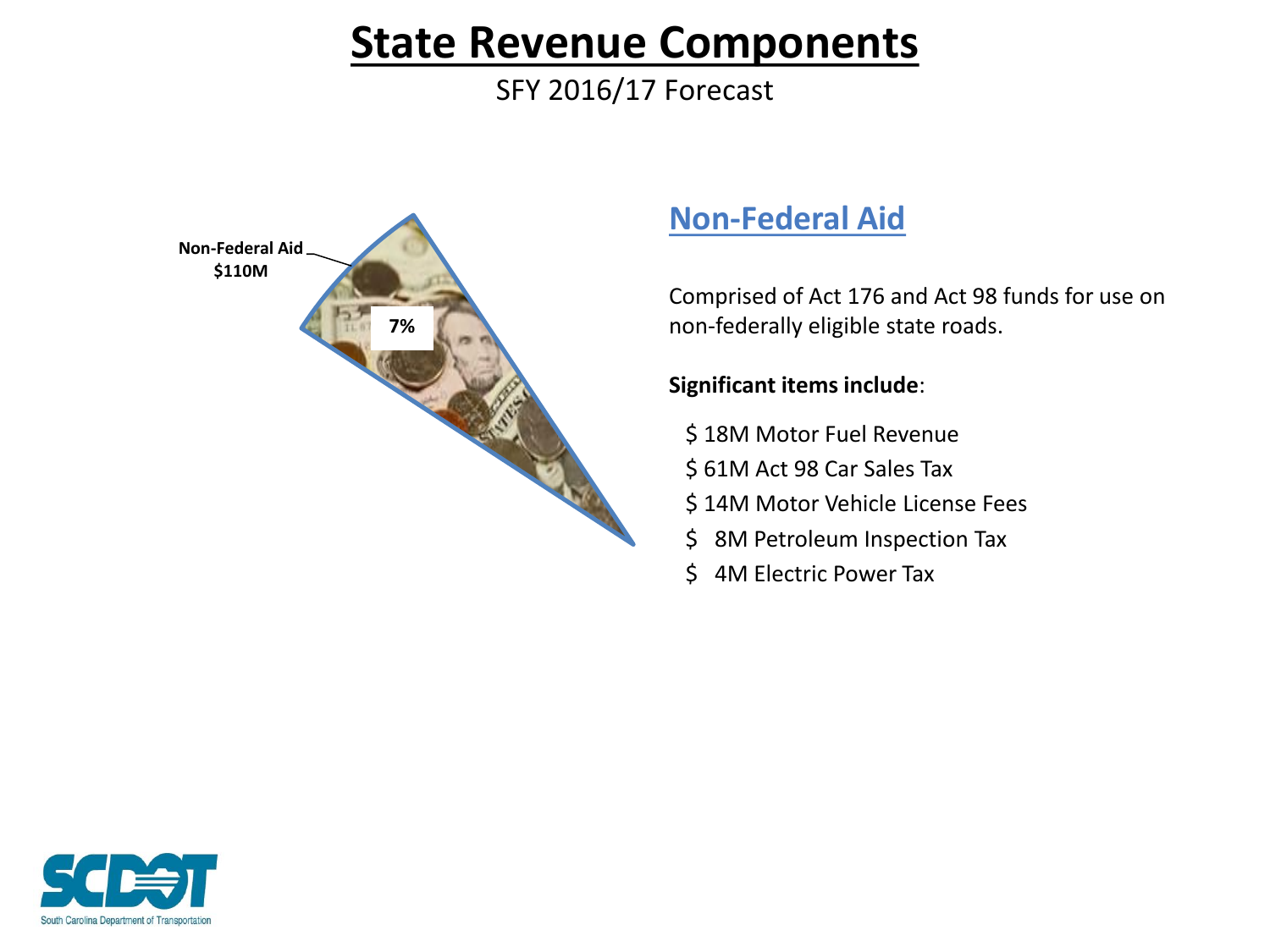#### SFY 2016/17 Forecast



#### **State Ports Authority**

Funds received from the State Ports Authority to reimburse SCDOT for payments in the construction of the Port Access Road.

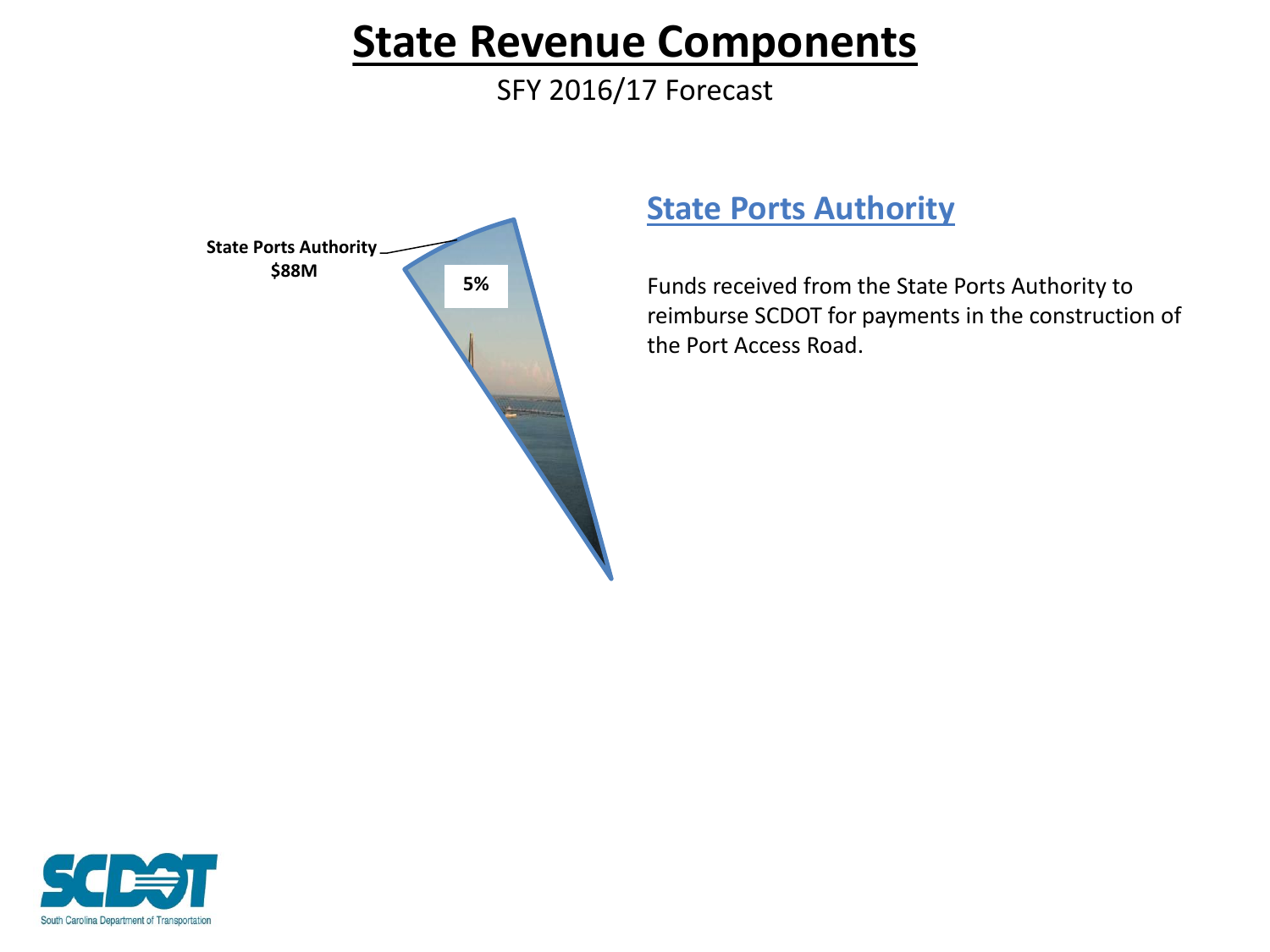#### SFY 2016/17 Forecast



### **General Funds**

\$50M Act 98 SCTIB Funds Transfer

\$ 9M Act 98 Bridge Match

\$ 3M State Appropriations- SCPRT Welcome Centers

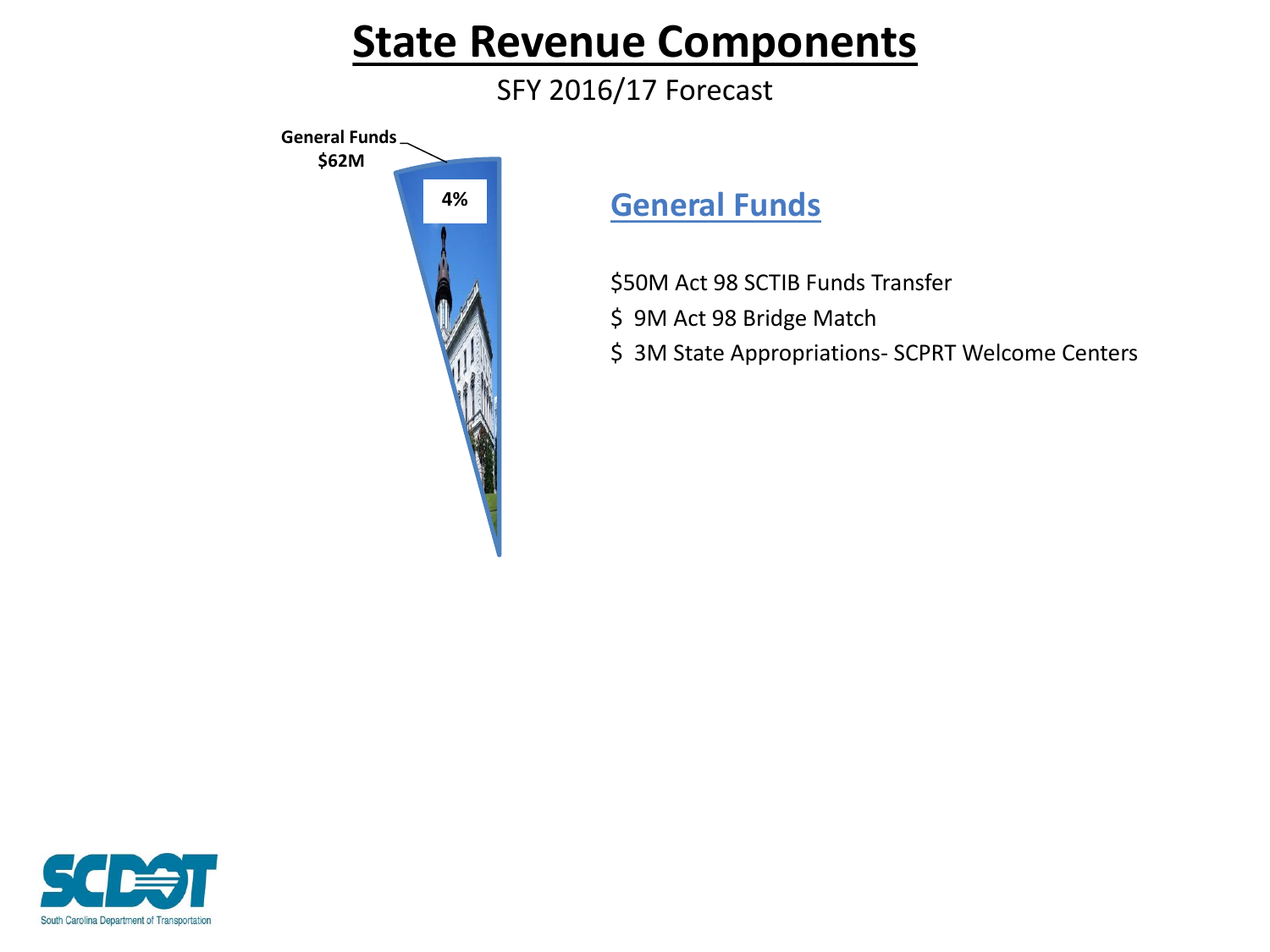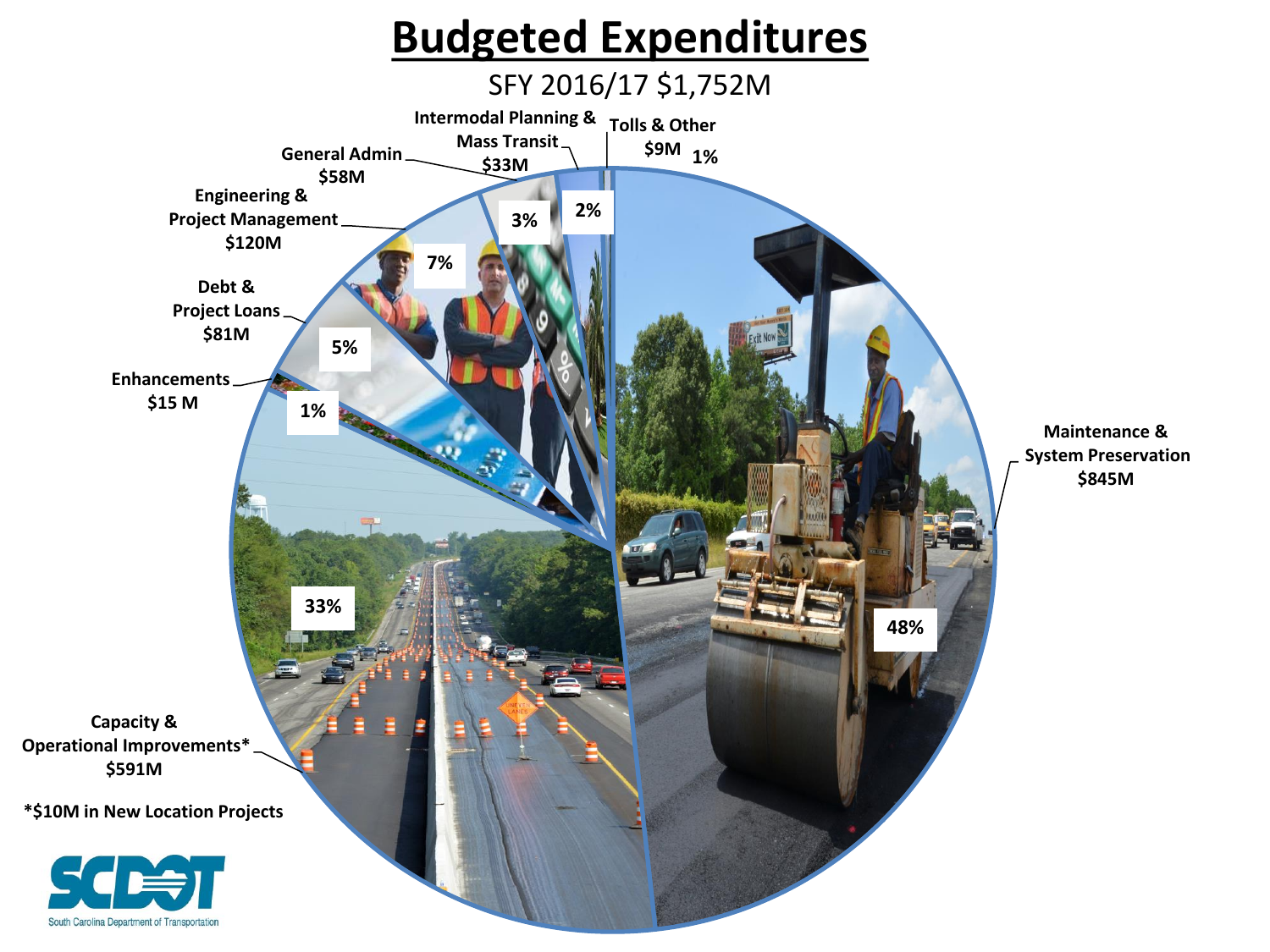### **Budgeted Expenditures**

SFY 2016/17

### **Maintenance & System Preservation**

\$268M Federal-Aid Pavement Rehab & Resurfacing \$179M Federal-Aid Bridges

- \$139M Field Maintenance Personnel Services/Fringe
- \$131M Field Maintenance Materials and Equipment
- \$128M Non-Federal Aid Pavement Rehab & Resurfacing



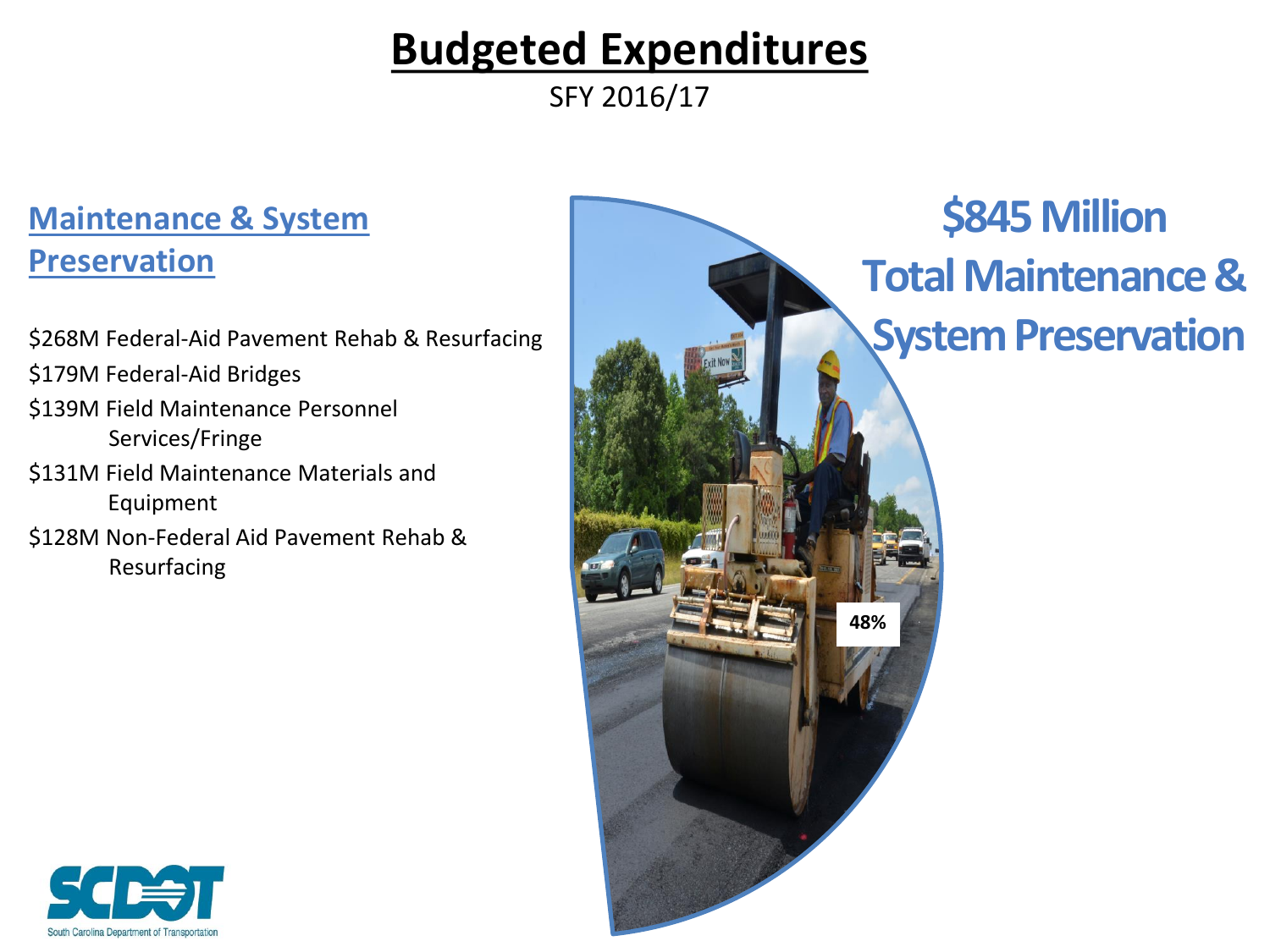### **Budgeted Expenditures**

SFY 2016/17

### **\$591 Million Total Capacity & Operational Improvements\***



## South Carolina Department of Transportation

### **Capacity & Operational Improvements**

\$212M Federal-Aid Road Widenings & New Location\*

- \$187M Federal-Aid Highway Operational & Safety Improvements
- \$88M State Ports Authority Port Access Road
- \$ 50M SCTIB ACT 98 Funds Transfer
- \$ 25M Federal-Aid Other Operating
- \$ 29M SCTIB 1¢ Gasoline Equivalent

\*Includes \$10M in New Location Projects: \$9M Berlin Myers Parkway in Dorchester County \$1M SC 153 Extension in Pickens County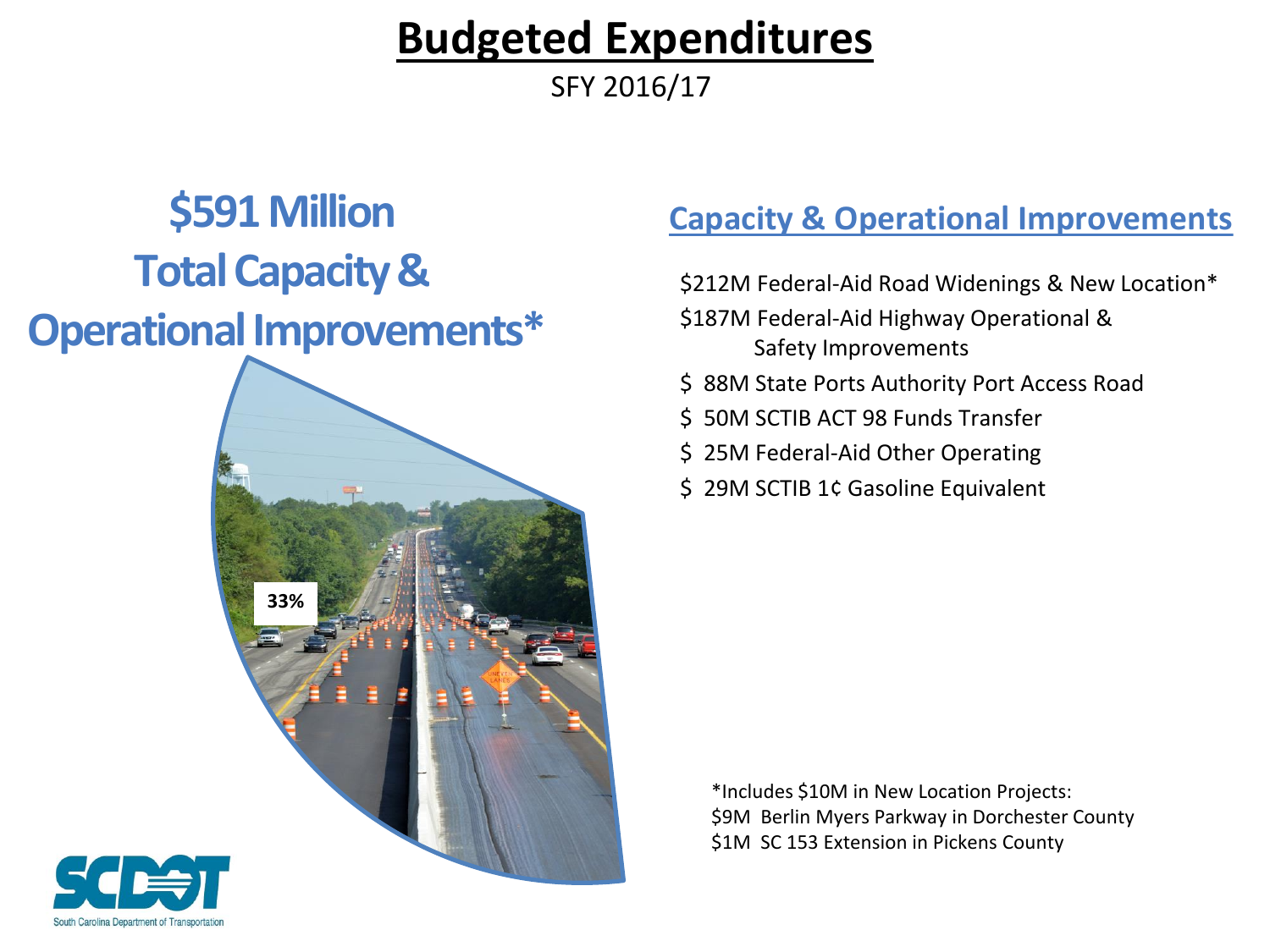### **Budgeted Expenditures**



**Enhancements**

\$ 15M Enhancements

### **Debt & Project Loans**

\$81M Project Debt Service

### **Engineering &**

### **Project Management**

\$120M Engineering & Project Management including Fringe

### **General Administration**

\$ 50M General Administration including Fringe

\$ 8M Land & Buildings

### **Intermodal Planning &**

#### **Mass Transit**

\$ 33M Intermodal Planning & Mass Transit including Fringe

### **Tolls & Other**

- \$ 8M Cross Island Toll Operations
- \$ 1M Misc. Allocations Municipalities/Counties/Other